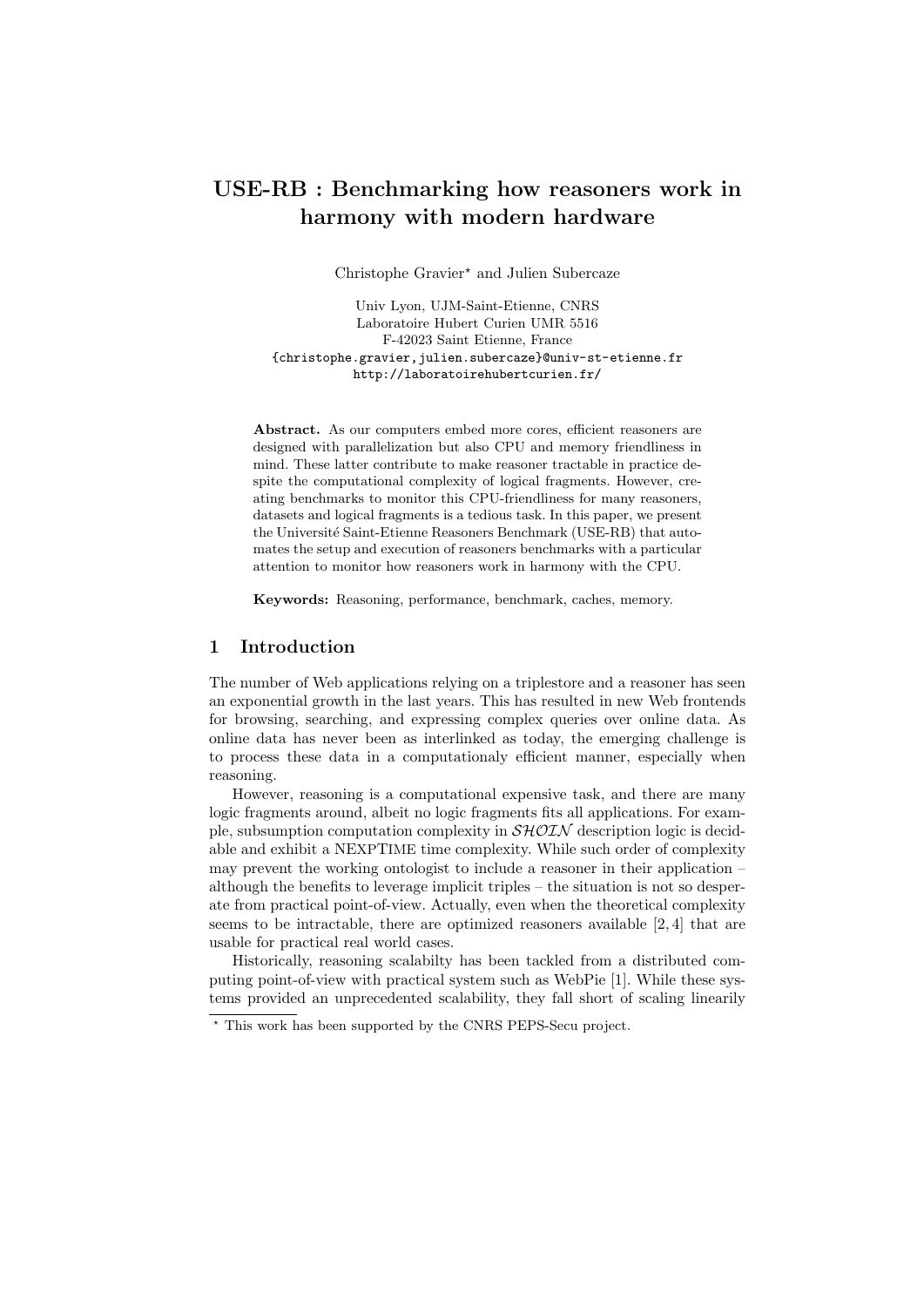#### 2 Lecture Notes in Computer Science: Authors' Instructions

with the number of nodes in the cluster. One can observe that the most recent research have shifted towards parallelization on a single node equipped with many cores [2–4]. These approaches focus on designing in-memory, efficient and cache-friendly data structures and algorithms in order to win back otherwise lost CPU cycles as in hardware-unoptimized counterparts. By designing cache-friendly systems, data and code locality are expected to fully exploit CPU subsystems such as the prefetcher, the translation lookaside buffers and page management, to name a few. Actually, most of reasoning consists in memory I/O rather than raw arithmetic computations – few computations are made but usually data structures are to be traversed several times in different ways. For instance, systems such as RDFOx [2] are defying Amdahl law as they exhibit a close-to-linear scalability with respect to the number of threads devoted to the reasoning task. With major chips makers such as Intel running a many cores policy for the next years, one can expect that research efforts combined with technology advances will lead further reasoning performance to the real field. In order to sustain the research effort, it is therefore of the utmost practical interest to go deeper in understanding reasoners performance – examinating reasoners from a CPU-friendliness point-of-view is a mandatory effort.

Through USE-RB – University Saint-Etienne Reasoner Benchmark – we envision a CPU-friendly reasoners benchmark. USE-RB integrate all the facilities to plug any existing / to-be reasoners or datasets, to easily run and evaluate how a reasoner is working in harmony with the CPU. We believe that providing our benchmark to the community will contribute to the research for high performance many-cores reasoners.

### 2 USE-RB

#### 2.1 Outline

USE-RB is expected to be configured with a list of reasoners, a list of datasets and a list of logic fragments. The cartesian product of these sets results in as many benchmark configuration to be run – a **benchmark task**. The module named USE-RB, the entry point of the execution of the program, is actually responsible for sequentially spawning as many instances of an external program named ReasonersBenchmarked – thus each benchmark task is run in isolation. A Java interface provides functional genericity in order to easily integrate new reasoner to the benchmark. Each execution of ReasonersBenchmarked can be parameterized with the number of warm-up iterations and the number actual iterations for which USE-RB will measure CPU counters.

#### 2.2 Performance metrics

USE-RB track down CPU counters for each execution of a ReasonersBenchmarked instance. The primary counter is the wallclock time taken by the program to run one benchmark configuration – the actual number of CPU cycles,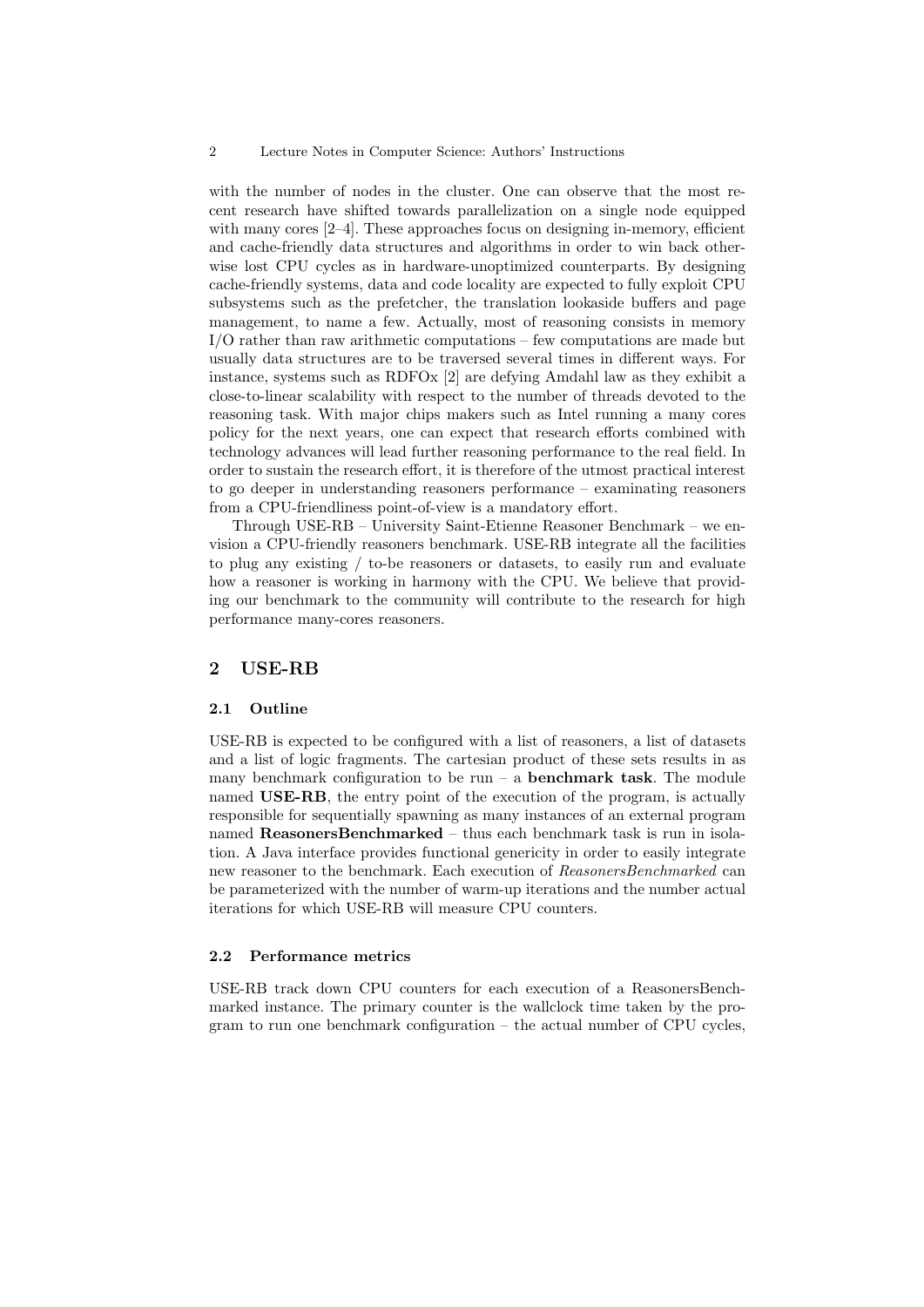translated to temporal units, used by the CPU for this process. Other metrics focus on hardware-specific counters for various CPU component, categorized as follows.

- Instructions. Instructions metrics includes the number of branch mispredictions (branch misses) by the CPU. This is relevant for reasoners given the tremendous amount of data structures to traverse – these traversals are to be as much uniform as possible, therefore predictable for early CPU pipeline units. USE-RB also reports the total number of instructions, the number of instructions per CPU cycle, and the number of stalled CPU cycle per instruction.
- Memory. Memory metrics includes the number of page faults, the number of transactional lookaside buffer loads and misses (total number and hit ratio). It also includes the number of stall CPU cycles when accessing any hierarchy of the memory.
- Cache. Cache metrics are a sub category of Memory metrics a highly prominent set of metrics when designing high performance applications, so that it falls into its own category in USE-RB. Cache metrics include the miss rate on all levels of cache. It also provides a per cache hierarchy level information on cache hit and misses. As for the first level of cache (L1), USE-RB differentiates data and instruction L1 caches. In case of a high cache miss rate, this allows to undersand whether the reasoner falls short to provide a good data or instruction locality.

### 2.3 Results and extensibility

USE-RB is shipped with vanilla datasets, logical fragments, and reasoners. It is natively able to run benchmarks by creating Benchmark configurations (see 2.1) by selecting one or several datasets, logical fragments and reasoners among :

– Datasets : 9 different sizes of a BSBM dataset (from 100,000 triples up to 100 million triples), Wikipedia Ontology, Wordnet ontology, Yago taxonomy, 7 LUBM datasets (from 1 and up to 100 million triples). We also ship dedicated datasets focusing on benchmarking the closure computation of the subsumption axioms.



Fig. 1. Cache misses, TLB misses and Page Faults per triple inferred for the RDFS benchmark.